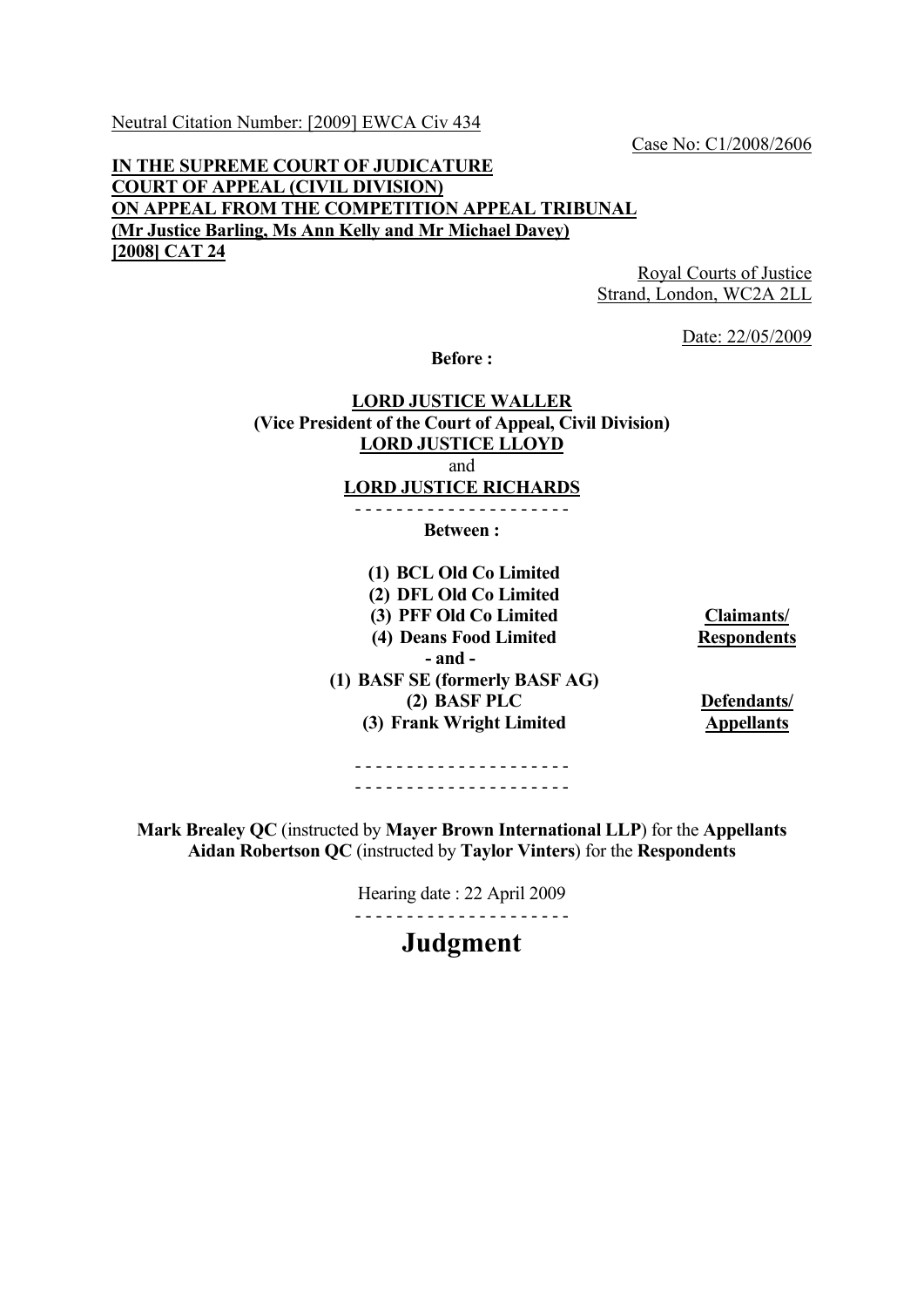### **Lord Justice Richards :**

- 1. Section 47A of the Competition Act 1998 ("the 1998 Act") enables a person who has suffered loss as a result of the infringement of EC or UK competition rules to bring a claim before the Competition Appeal Tribunal ("the tribunal") in reliance on a decision of the EC or UK competition authority establishing the infringement in question. There is a two year time limit for bringing such a claim. An appeal against the decision postpones the date from which time runs for that purpose. The issue in this case is whether the date is postponed where there is an appeal against penalty but not against the finding of infringement. The answer depends on a short point of construction of section 47A, though the section itself is far from short.
- 2. The case arises out of an investigation by the European Commission into a cartel in respect of vitamins for use in animal feedstuffs, culminating in "Commission Decision of 21 November 2001 relating to a proceeding pursuant to Article 81 of the EC Treaty and Article 53 of the EEA Agreement (Case COMP/E-1/37.512 – Vitamins)" ("the Decision"). The Decision was summarised in a short press release issued by the Commission on the same date but a full version was not generally available until 10 January 2003, when it was published in the Official Journal of the European Communities.
- 3. The operative part of the Decision included the following:

"*Article 1*

1. The following undertakings have infringed Article 81(1) of the Treaty and Article 53(1) of the EEA Agreement:

- ...
- (b) BASF AG by participating in agreements affecting the Community and EEA markets for vitamins A, E, B1, B2, B5, C, D3, H, beta-carotene and carotinoids ….

#### *Article 2*

The undertakings listed in Article 1 shall immediately bring to an end the infringements referred to in that Article, in so far as they have not already done so ….

*Article 3*

For the infringements referred to in Article 1, the following fines are imposed on the following undertakings:

…

(b) BASF AG …."

4. BASF brought an application to the Court of First Instance of the European Communities ("the CFI"), claiming that the court should "annul or substantially reduce the fine imposed on BASF pursuant to Article 3(b) of the Decision". Notice of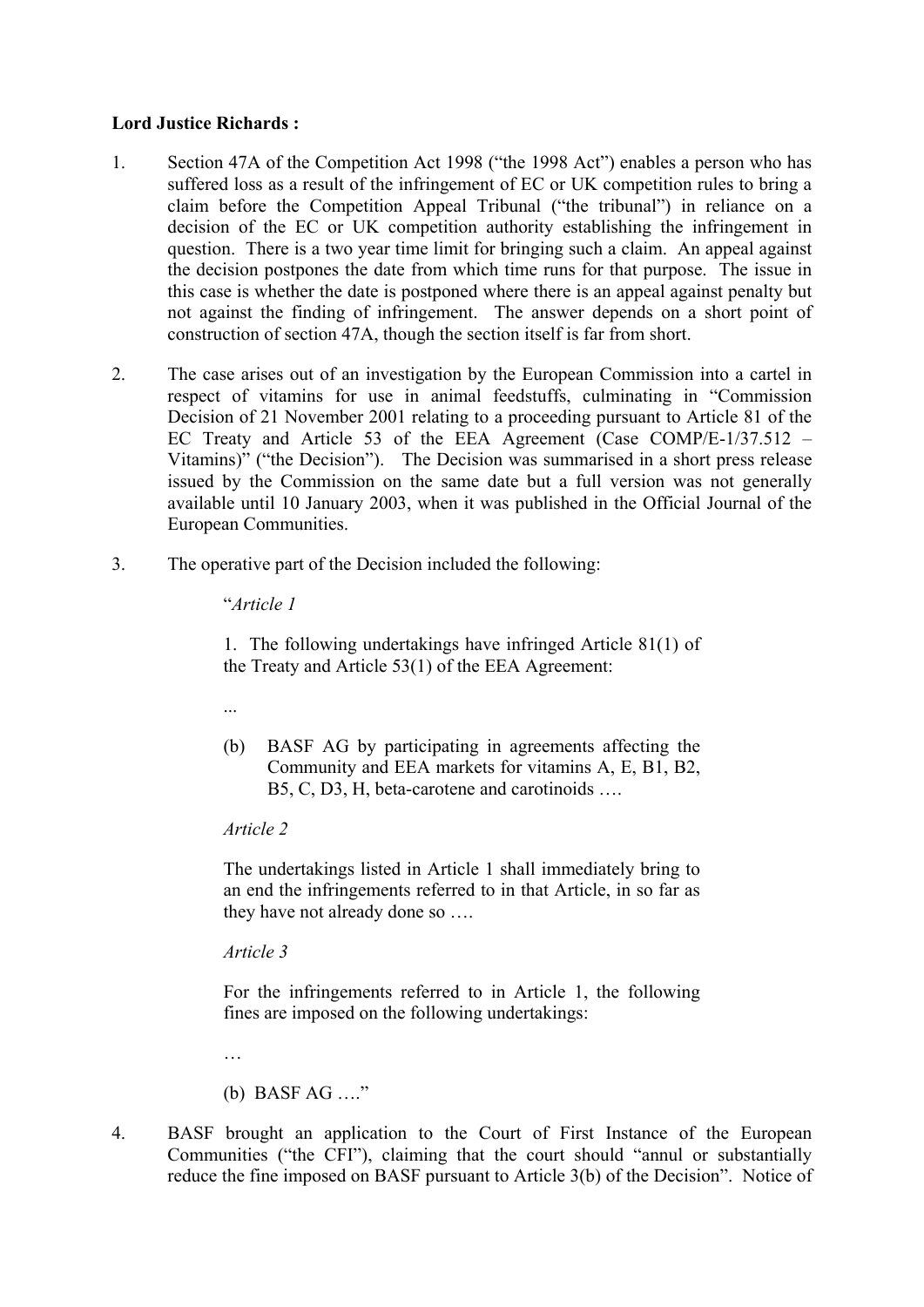the application was published in the Official Journal on 4 May 2002. By judgment of 15 March 2006 in Case T-15/02 *BASF AG v Commission* [2006] ECR II-497, the CFI reduced the fine imposed on BASF.

- 5. On 13 March 2008, that is just under two years after the date of the CFI's judgment, the claimants in these proceedings (the respondents to the present appeal) brought a claim in the tribunal under section 47A of the 1998 Act against BASF and two of its associated companies, relying on the Decision and alleging that they had suffered loss and damage as a result of the infringement of Article 81(1) by BASF. They had previously brought claims under section 47A against two other companies found by the Commission to have participated in the cartel, but those claims were withdrawn on agreed terms.
- 6. In their defence to the claim, BASF and its associated companies argued that the claim against them was time-barred. On a preliminary issue, the tribunal rejected that argument. Permission to appeal against the tribunal's decision was granted by Jacob LJ.

### *The relevant legislation*

7. Section 47A reads as follows:

"47A.(1) This section applies to  $-$ 

- (a) any claim for damages, or
- (b) any other claim for a sum of money,

which a person who has suffered loss or damage as a result of the infringement of a relevant prohibition may make in civil proceedings brought in any part of the United Kingdom.

(2) In this section 'relevant prohibition' means any of the following -

- (a) the Chapter I prohibition;
- (b) the Chapter II prohibition;
- (c) the prohibition in Article  $81(1)$  of the Treaty;
- (d) the prohibition in Article 82 of the Treaty …

(3) For the purpose of identifying claims which may be made in civil proceedings, any limitation rules that would apply in such proceedings are to be disregarded.

(4) A claim to which this section applies may (subject to the provisions of this Act and Tribunal rules) be made in proceedings brought before the Tribunal.

(5) But no claim may be made in such proceedings –

(a) until a decision mentioned in subsection (6) has established that the relevant prohibition in question has been infringed; and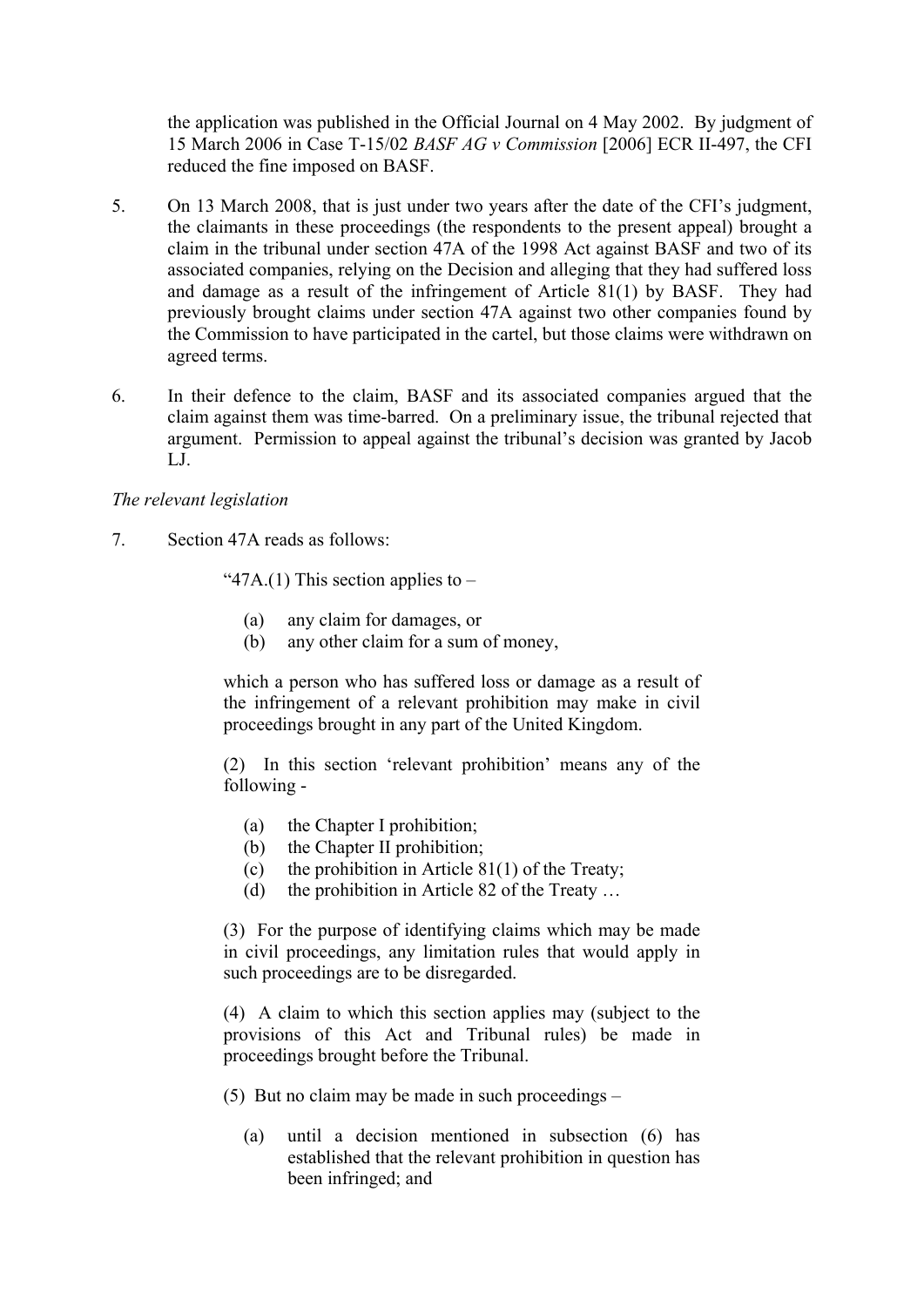(b) otherwise than with the permission of the Tribunal, during any period specified in subsection (7) or (8) which relates to that decision.

(6) The decisions which may be relied on for the purposes of proceedings under this section are –

- (a) a decision of the OFT that the Chapter I prohibition or the Chapter II prohibition has been infringed;
- (b) a decision of the OFT that the prohibition in Article 81(1) of Article 82 of the Treaty has been infringed;
- (c) a decision of the Tribunal (on an appeal from a decision of the OFT) that the Chapter I prohibition, the Chapter II prohibition or the prohibition in Article 81(1) or Article 82 of the Treaty has been infringed;
- (d) a decision of the European Commission that the prohibition in Article 81(1) or Article 82 of the Treaty has been infringed;
- (e) a decision of the European Commission that the prohibition in Article 65(1) of the Treaty establishing the European Coal and Steel Community has been infringed, or a finding made by the European Commission under Article 66(7) of that Treaty.

(7) The periods during which proceedings in respect of a claim made in reliance on a decision mentioned in subsection (6)(a), (b) or (c) may not be brought without permission are –

- (a) in the case of a decision of the OFT, the period during which an appeal may be made to the Tribunal under section 46 or section 47;
- (b) in the case of a decision of the OFT which is the subject of an appeal mentioned in paragraph (a), the period following the decision of the Tribunal on the appeal during which a further appeal may be made under section 49.
- (c) in the case of a decision of the Tribunal mentioned in subsection  $(6)(c)$ , the period during which a further appeal may be made under section 49;
- (d) in the case of any decision which is the subject of a further appeal, the period during which an appeal may be made to the House of Lords from a decision on the further appeal;

and, where any appeal mentioned in paragraph (a), (b), (c) or (d) is made, the period specified in that paragraph includes the period before the appeal is determined.

(8) The periods during which proceedings in respect of a claim made in reliance on a decision or finding of the European Commission may not be brought without permission are -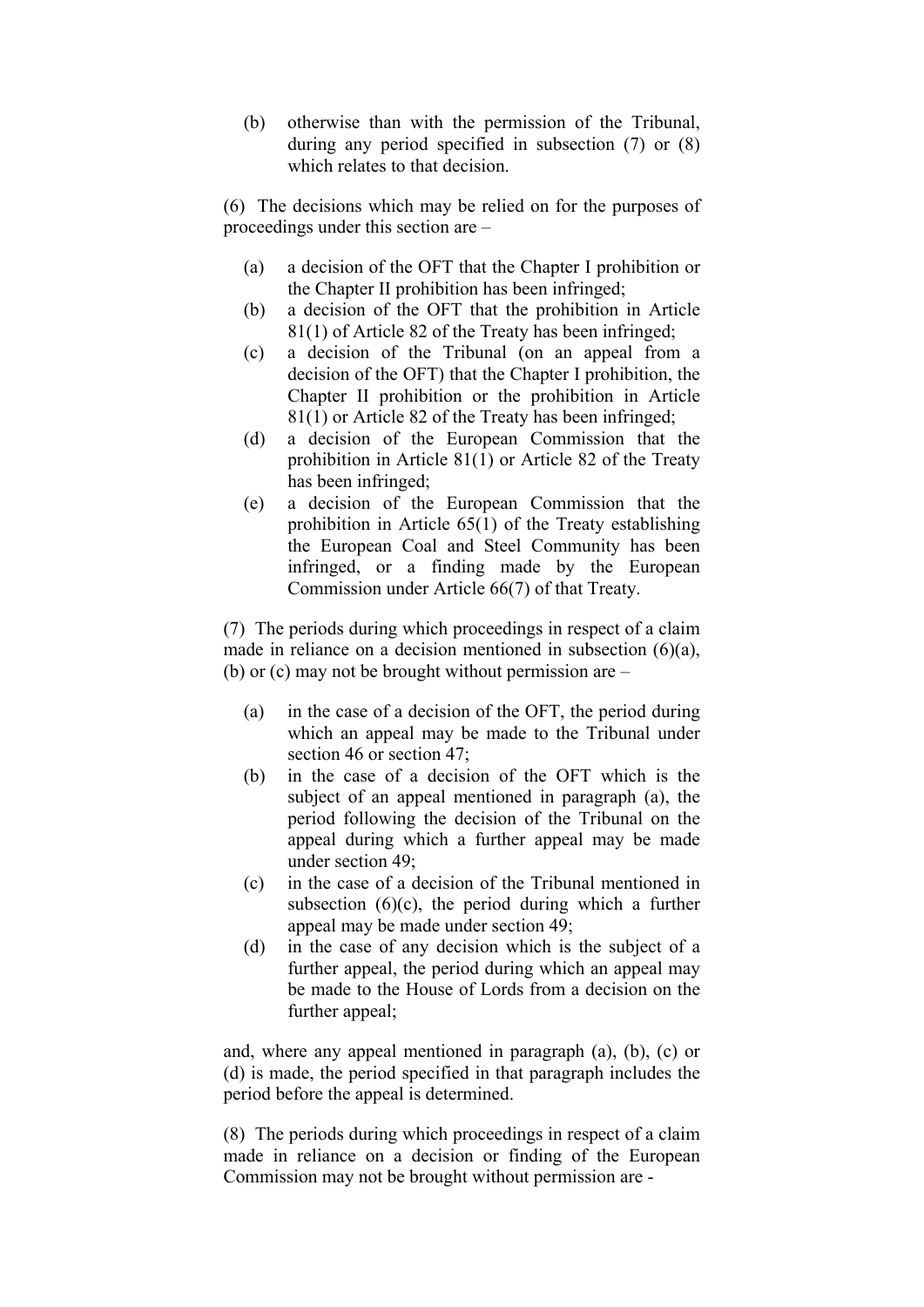- (a) the period during which proceedings against the decision or finding may be instituted in the European Court; or
- (b) if any such proceedings are instituted, the period before those proceedings are determined.

(9) In determining a claim to which this section applies the Tribunal is bound by any decision mentioned in subsection (6) which establishes that the prohibition in question has been infringed.

(10) The right to make a claim to which this section applies in proceedings before the Tribunal does not affect the right to bring any other proceedings in respect of the claim."

- 8. In the present case the claim is brought under subsection (4) in reliance on a decision of the European Commission within subsection (6)(a). The relevant subsection for determining the period during which a claim cannot be brought without permission is therefore subsection (8). For the purposes of construction, however, that subsection has to be read with the rest of the section.
- 9. The time limit for making a claim is contained in rule 31 of the Competition Appeal Tribunal Rules 2003 ("the Tribunal Rules"):

"31.(1) A claim for damages must be made within a period of two years beginning with the relevant date.

(2) The relevant date for the purposes of paragraph (1) is the later of the following -

- (a) the end of the period specified in section  $47A(7)$  or (8) of the 1998 Act in relation to the decision on the basis of which the claim is made;
- (b) the date on which the cause of action accrued.

(3) The Tribunal may give its permission for a claim to be made before the end of the period referred to in paragraph 2(a) after taking into account any observations of a proposed defendant …."

Thus the rule refers back to section 47A(7) and (8), and it is by this route that the running of time in the present case depends upon the correct construction of section 47A(8).

- 10. I should also mention that by rule 19(2)(i), as part of its general case management powers, the tribunal has power to extend any time limit, so that failure to apply within the two year time limit laid down by rule 31 is not necessarily fatal to the bringing of a claim under section 47A.
- 11. The tribunal considered that only limited assistance was to be obtained from other sections of the 1998 Act. In my judgment, however, it is important to place section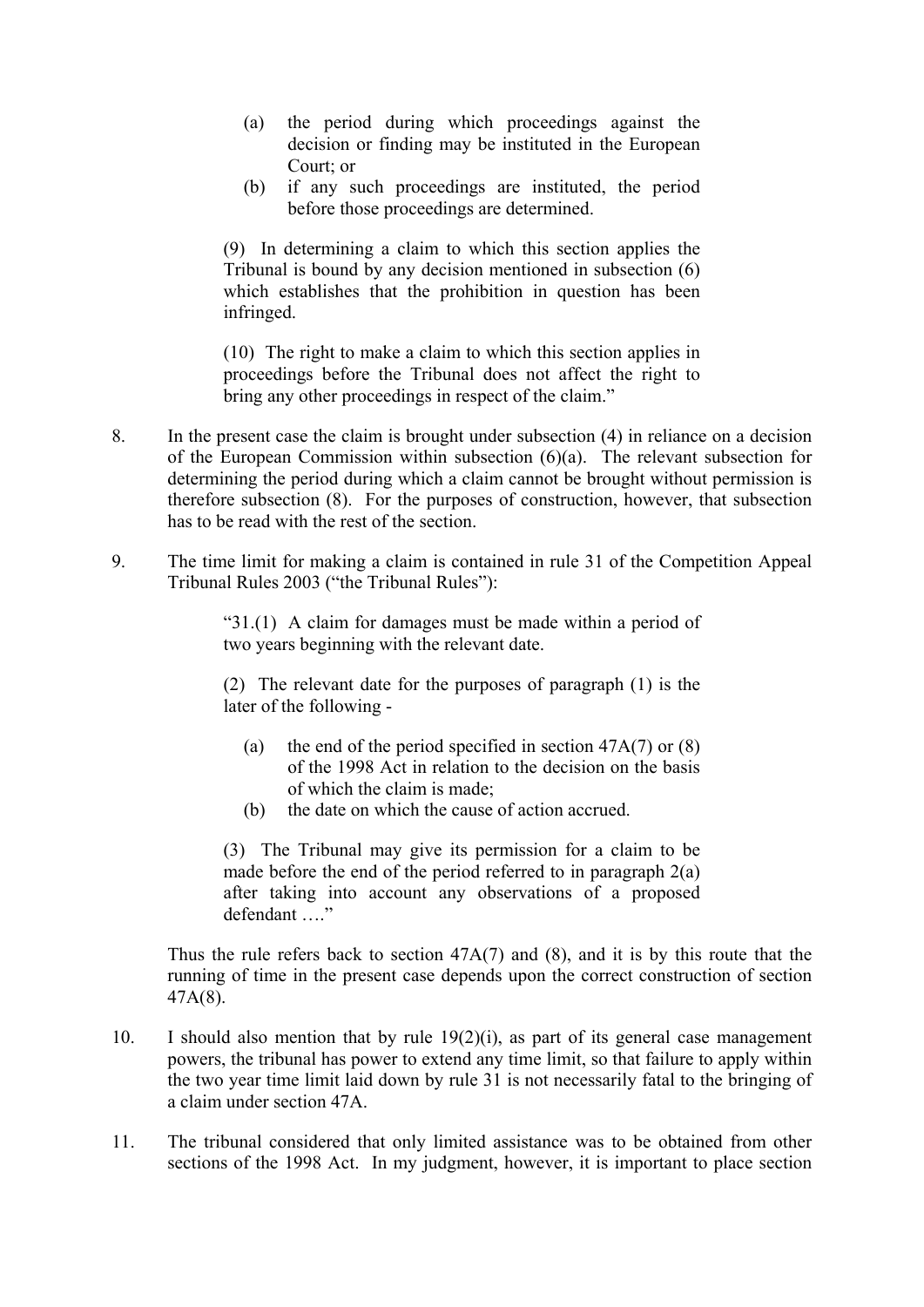47A in its wider statutory context. I therefore refer below to certain other provisions of the 1998 Act, all falling within Part 1 of the Act.

- 12. Chapter I is concerned with agreements. Section 2 prohibits agreements which may affect trade within the United Kingdom and which have as their object or effect the prevention, restriction or distortion of competition within the United Kingdom; and by section 2(8), that prohibition is referred to in the Act as "the Chapter I prohibition".
- 13. Chapter II is concerned with abuse of dominant position. Section 18 prohibits conduct which amounts to the abuse of a dominant position in a market if it may affect trade within the United Kingdom; and by section 18(4), that prohibition is referred to in the Act as "the Chapter II prohibition".
- 14. Chapter III contains provisions relating to investigation and enforcement. Section 31 provides that if as a result of an investigation the OFT proposes to make a decision, it must give written notice and the opportunity to make representations. "Decision" is defined for this purpose by section 31(2):

" $31.$  ... (2) For the purposes of this section and sections  $31A$ and 31B 'decision' means a decision of the OFT -

- (a) that the Chapter I prohibition has been infringed;
- (b) that the Chapter II prohibition has been infringed;
- (c) that the prohibition in Article  $81(1)$  has been infringed; or
- (d) that the prohibition in Article 82 has been infringed."
- 15. Separate provision is made in section 36 concerning the imposition of penalties:

"36.(1) On making a decision that an agreement has infringed the Chapter I prohibition or that it has infringed the prohibition in Article 81(1), the OFT may require an undertaking which is a party to the agreement to pay the OFT a penalty in respect of the infringement.

(2) On making a decision that conduct has infringed the Chapter II prohibition or that it has infringed the prohibition in Article 82, the OFT may require the undertaking concerned to pay the OFT a penalty in respect of the infringement ...."

16. The distinction between decisions that there has been an infringement and decisions imposing a penalty is picked up in section 46, concerning appealable decisions:

> "46.(1) Any party to an agreement in respect of which the OFT has made a decision may appeal to the Tribunal against, or with respect to, the decision.

> (2) Any person in respect of whose conduct the OFT has made a decision may appeal to the Tribunal against, or with respect to, the decision.

(3) In this section 'decision' means a decision of the OFT –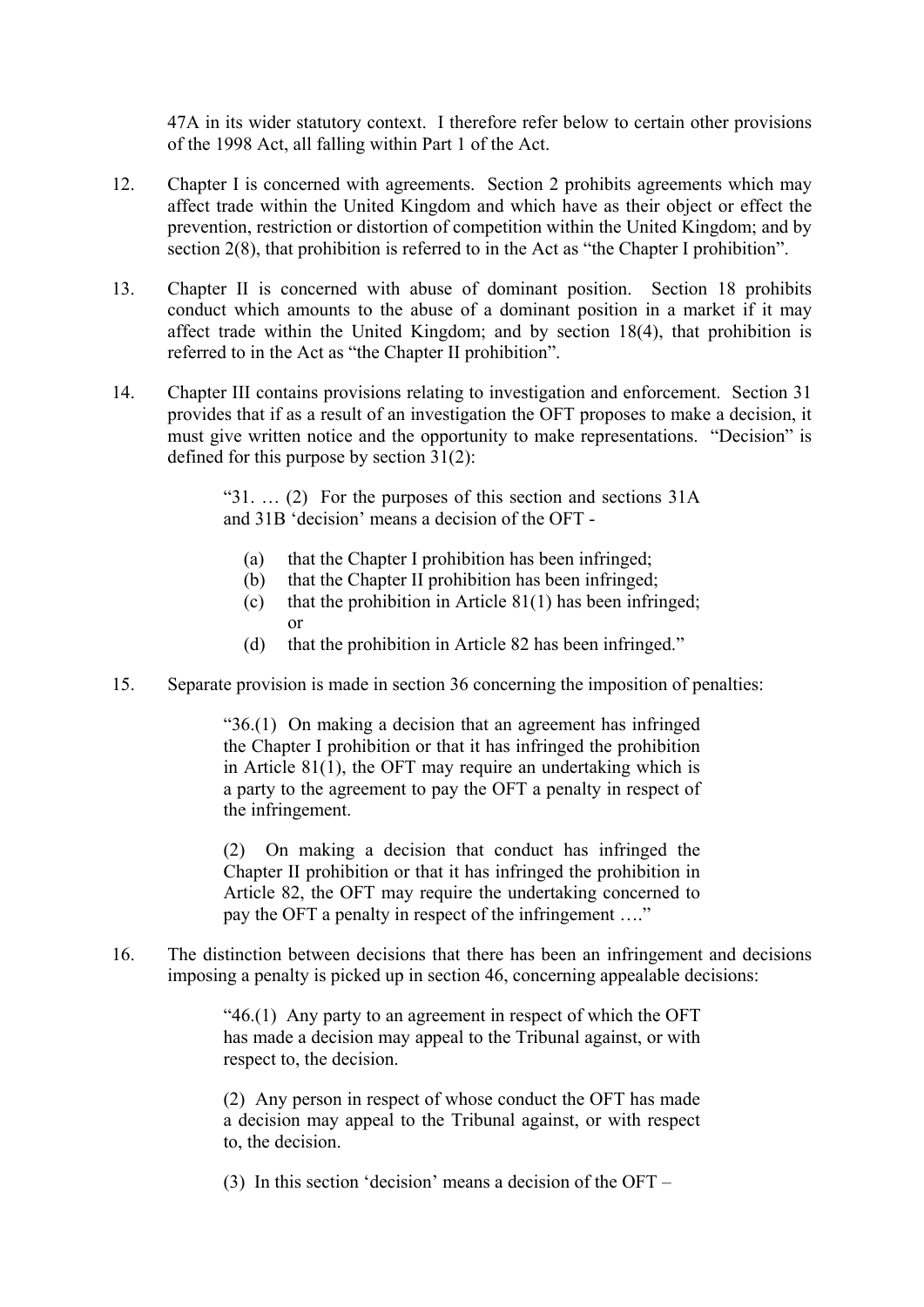- (a) as to whether the Chapter I prohibition has been infringed;
- (b) as to whether the prohibition in Article 81(1) has been infringed,
- (c) as to whether the Chapter II prohibition has been infringed,
- (d) as to whether the prohibition in Article 82 has been infringed,
- … (i) as to the imposition of any penalty under section 36 or as to the amount of any such penalty.

and includes a direction under section 32, 33 or 35 and such other decision under this Part as may be prescribed.

(4) Except in the case of an appeal against the imposition, or the amount, of a penalty, the making of an appeal under this section does not suspend the effect of the decision to which the appeal relates …."

- 17. Section 47 underlines the distinction between decisions as to infringement and decisions as to penalty by providing that third parties with a sufficient interest may appeal against the former but not against the latter.
- 18. That is followed by section 47A itself, which I have already set out.
- 19. The final provision I should mention is section 49, concerning further appeals. It provides:

"49.(1) An appeal lies to the appropriate court –

- (a) from a decision of the Tribunal as to the amount of a penalty under section 36;
- (b) from a decision of the Tribunal as to the award of damages or other sum in respect of a claim made in proceedings under section 47A … or as to the amount of any such damages or other sum; and
- (c) on a point of law arising from any other decision of the Tribunal on an appeal under section 46 or 47 ...."

#### *The time limit issue*

20. The case advanced by Mr Brealey QC for BASF is straightforward. He submits that the relevant "decision" in this case was the decision by the Commission, in article 1(1)(b) of the Decision of 21 November 2001, that BASF had infringed the prohibition in Article 81(1). By rule 31 of the Tribunal Rules, a claim for damages in reliance on that decision had to be brought within two years of the end of the period specified in section 47A(8) of the 1998 Act. That period was the period in section 47A(8)(a), namely the period during which proceedings against the decision might be instituted by BASF in the European Court (which was in fact a period of 2 months 10 days from the date of the decision). No such proceedings against the decision were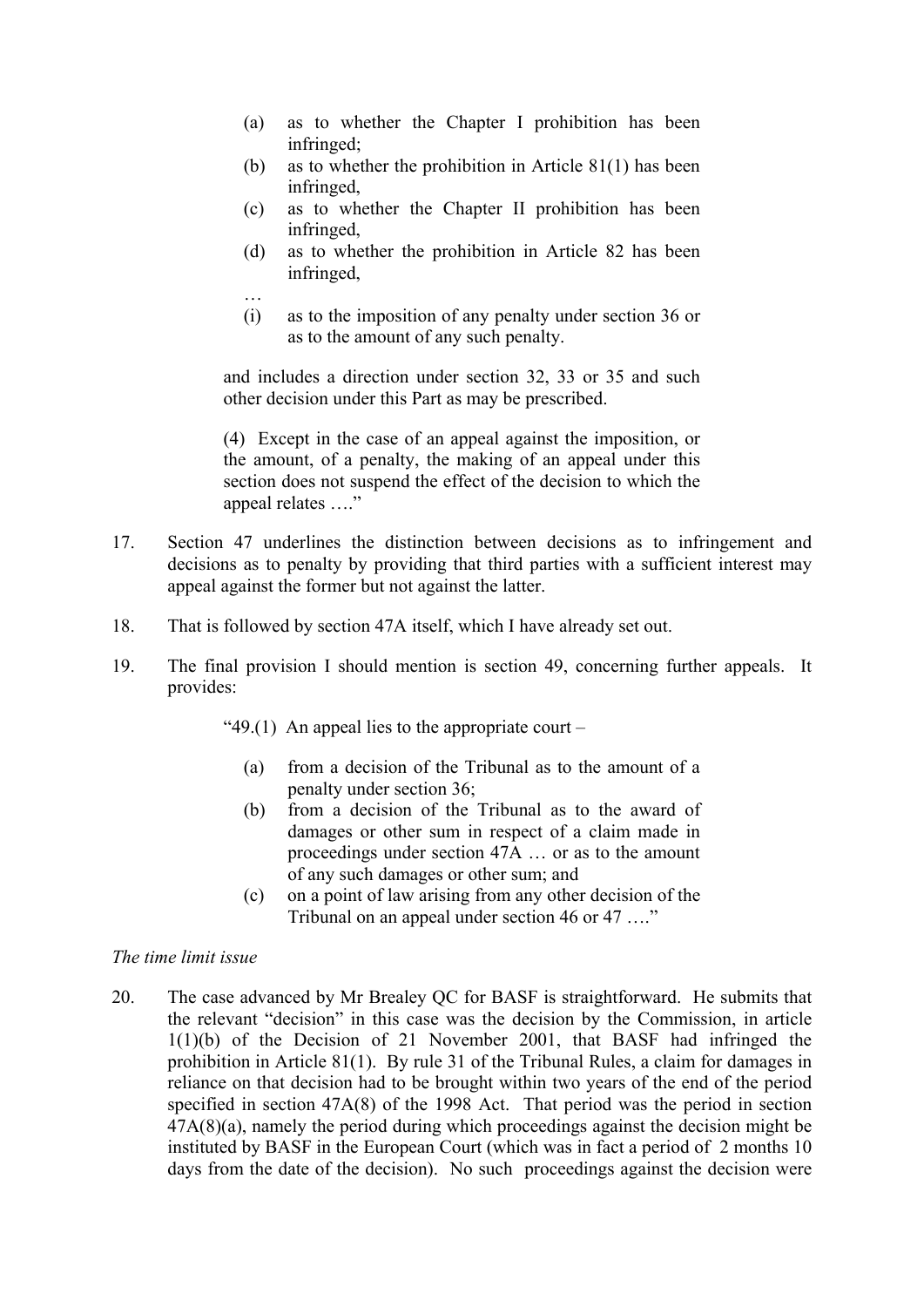instituted by BASF, so that the further period in section 47A(8)(b) did not apply. The proceedings brought by BASF against the imposition of the penalty imposed by article 3(b) of the Commission's Decision were irrelevant and had no effect on the running of time, since they were not proceedings against the decision that BASF had infringed the prohibition in Article 81(1). Accordingly, time began to run in early February 2002 and the claim was brought well outside the two year time limit.

- 21. In my judgment the analysis put forward by Mr Brealey is correct. Central to it is the distinction between a decision that a relevant prohibition has been infringed and a decision as to the imposition of a penalty. Section 47A is concerned with the former, not the latter. That is clear from the wording of the section itself and is supported by consideration of the wider statutory context.
- 22. By section 47A(5)(a), no claim can be made until "a decision mentioned in subsection (6) has established that the relevant prohibition in question has been infringed". That wording focuses on decisions as to infringement, and specific types of decision as to infringement are then listed in subsection (6). It is plain that the references to "a decision" in subsection (7) and (8) are to be read in the same way, as referring to decisions as to infringement. The link is expressed, first, in section  $47A(5)(b)$ , which provides that no claim can be made otherwise than with the permission of the tribunal during any period specified in subsection (7) or (8) "which relates to that decision" (i.e. to a decision mentioned in subsection (6) establishing that the relevant prohibition in question has been infringed). The link is reinforced by the opening words of subsection (7), which refer to the periods during which proceedings in respect of a claim made in reliance on "a decision mentioned in subsection (6)(a), (b) or (c)" may not be brought. Subsection (8) has to be read consonantly with subsection (7) and, although it does not say so in terms, it is plainly dealing with the periods during which proceedings in respect of a claim made in reliance of a decision or finding mentioned in subsection (6)(d) or (e) may be brought, namely a decision or finding by the Commission as to infringement of one of the Treaties.
- 23. The same distinction between infringement decisions and penalty decisions can be seen in other sections to which I have referred above, in particular sections 31, 36, 46, 47 and 49. That gives added significance to the fact that section 47A refers by its wording only to infringement decisions. The natural reading is that, as elsewhere in the statute, the reference is to infringement decisions as opposed to penalty decisions. If the draftsman had intended penalty decisions to come into play for the purpose of determining the periods during which permission is required for the making of claims under the section, or to treat an infringement decision and a penalty decision as a composite decision for that purpose, he would have had to use clear language to that effect. (This point is not affected by the fact that section 47A was added to the 1998 Act by the Enterprise Act 2002 and that the provisions empowering the OFT to find infringements of Articles 81 and 82 of the EC Treaty were added later still, in 2004. The essential distinction between infringement decisions and penalty decisions was contained within the statute as originally enacted, and the later provisions were dovetailed into the existing structure.)
- 24. In the present case the Commission issued a single "Decision" containing, in separate articles, its findings as to infringement (article 1) and the fines imposed in respect of those infringements (article 3). It is the Commission's normal, if not universal, practice to deal with both aspects in a single decision document. In substance,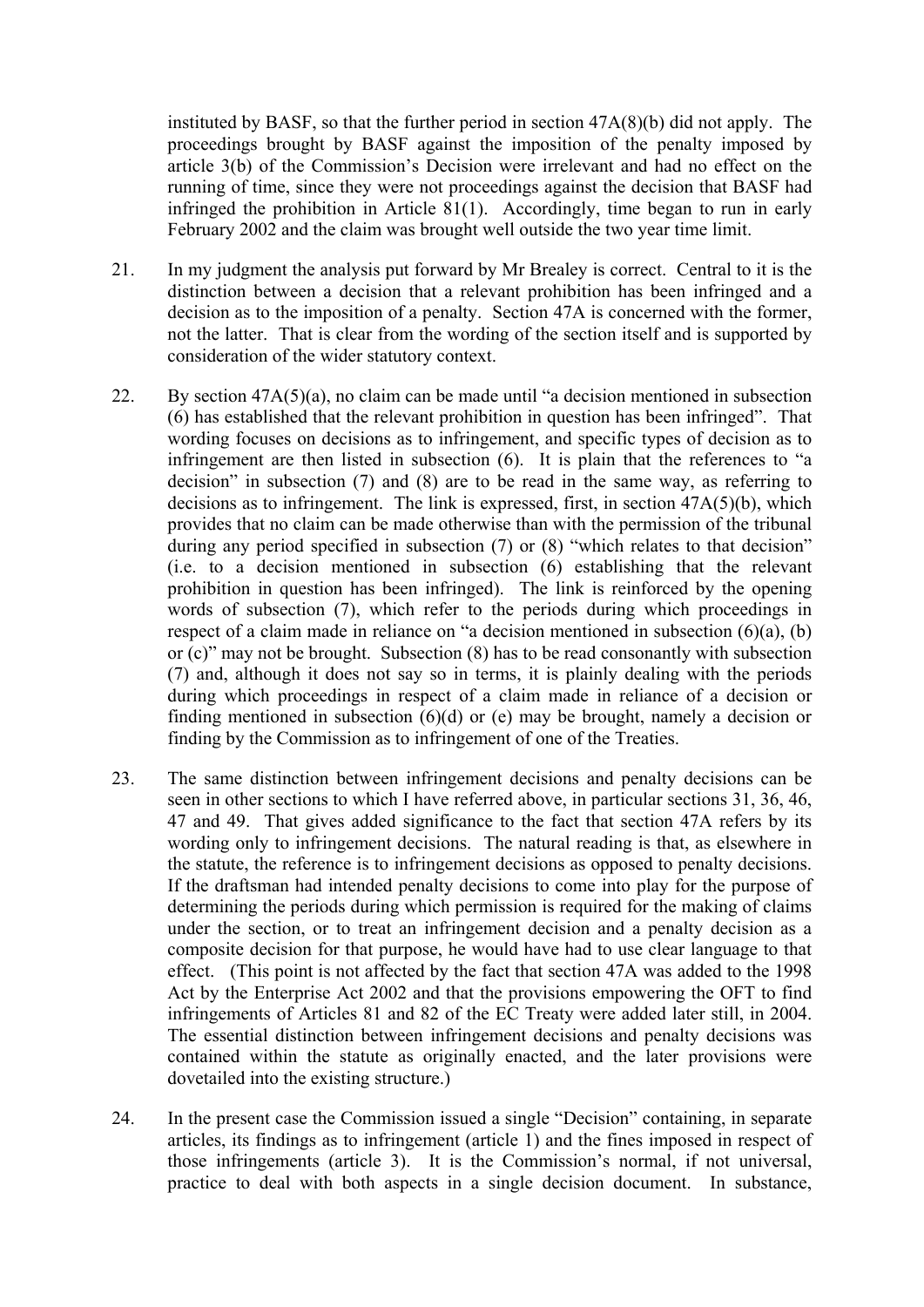however, the decision that an undertaking has infringed the relevant prohibition is distinct from the decision imposing a penalty on that undertaking for the infringement. That is illustrated by a point arising in the Decision itself. In relation to Sumitomo Chemical Co Ltd and Sumika Fine Chemicals Ltd, two of the undertakings investigated, findings of infringement were made in article 1 of the Decision but, because the relevant limitation period had expired, no fines were imposed in article 3. In rejecting an argument by the two companies that the expiry of the limitation period meant that any infringement by them could not be the subject of a decision, the Commission stated (at paragraph 651):

"The rules on limitation periods concern exclusively the imposition of fines or penalties. They have no bearing on the entitlement of the Commission to investigate cartel cases and to adopt, as appropriate, prohibition decisions."

On subsequent applications by Sumitomo and Sumika to annul the Decision in so far as it concerned them, the CFI upheld the Commission on the effect of the limitation period whilst allowing the applications on other grounds: Cases T-22/02 and T-23/02, *Sumitomo Chemical Co Ltd v European Commission* [2005] ECR II-4065.

- 25. It is therefore consistent with the position under Community law, and is in any event the correct approach under the 1998 Act, to treat the finding of infringement in article 1 of the Decision as "a decision of the European Commission that the prohibition in Article 81(1) ... of the Treaty has been infringed" (section  $47A(6)(d)$ ), distinct from the decision as to fine set out in article 3 of the Decision. BASF did not bring proceedings in the CFI against the decision that the prohibition in Article 81(1) had been infringed. Its application for annulment related solely to the fine. It follows that the application for annulment did not have the effect, under section 47A(8), of extending the period during which proceedings in respect of the claim might not be brought without permission, and that the period ended on the last date when proceedings against the infringement decision could have been brought. That was therefore the "relevant date" from which time began to run for the purposes of the two year time limit under rule 31 of the Tribunal Rules.
- 26. In reaching a contrary conclusion, the tribunal stated that the decision referred to in rule 31 and section 47A "is not, in our view, to be taken to be limited to any particular section(s) of the Commission's decision adopted on 21 November 2001. Those provisions are to be interpreted as referring to that decision as a whole" (paragraph 35) In the tribunal's view, that accorded with the plain and ordinary meaning of the statutory provisions. For the reasons I have given, I respectfully take a different view as to the plain and ordinary meaning of the statutory language. But the tribunal also took into account a range of other considerations concerning the imputed statutory purpose or wider considerations of policy. In particular, it stated at paragraph 34 of its judgment that the purpose of the statutory provisions is to prevent claims being brought without permission "before the decision relied on has become definitive, in the sense that all appeals against that decision, which may bear upon issues relevant to the determination of a monetary claim before the Tribunal, have been determined"; and it observed that an appeal as to penalty might raise issues concerning, for example, the gravity, duration and scope of the infringement, which would be relevant not just to penalty but also to liability in damages. Mr Robertson QC, for the respondents, sought to underline this point by referring to the "front-loaded" nature of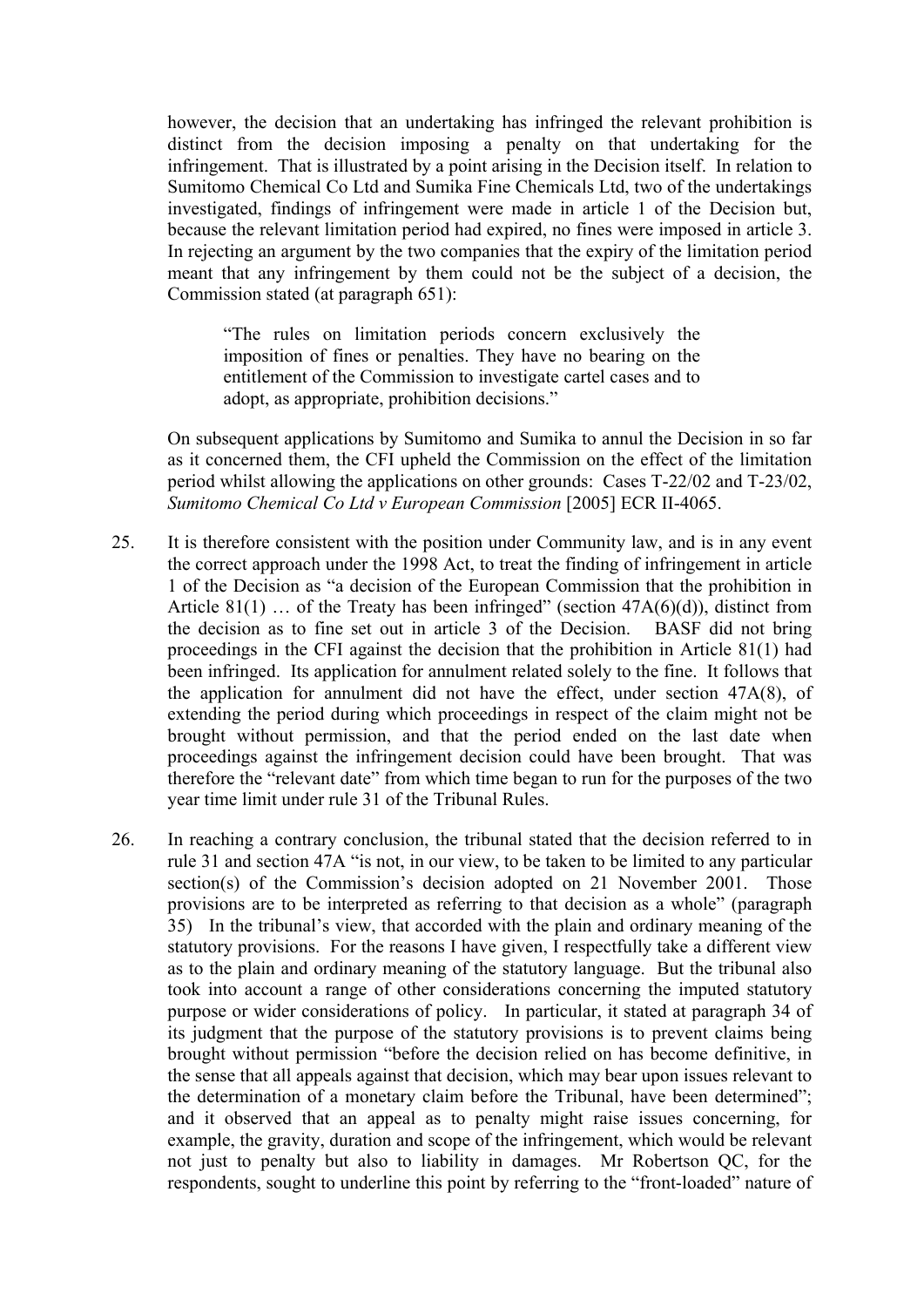claims under section 47A and to the delay before a full, definitive version of a Commission decision (as opposed to a short press summary) is available.

- 27. For my part, I do not think that the tribunal's concerns could justify a departure from what I regard as the plain and ordinary meaning of the statutory language, so as to treat section 47A as encompassing decisions penalty decisions as well as infringement decisions But it also seems to me that those concerns are overstated.
- 28. First, section 47A(9) provides that in determining a claim under the section the tribunal "is bound by any decision mentioned in subsection (6) which establishes that the prohibition in question has been infringed". Whatever the precise meaning and effect of that provision (Mr Brealey drew a contrast, by reference to sections 57 and 57A, between a finding of an *infringement* and the detailed findings of *fact* in an infringement decision), it casts light on the statutory purpose of the provisions concerning the timing of a claim. The purpose is that *the decision which is to bind the tribunal* should be definitive before a claim can be brought without permission. My construction of section 47A is consistent with that purpose. A decision establishing an infringement, unless itself the subject of an appeal, will be binding on the tribunal irrespective of what may be said about the infringement in the context of an appeal against penalty.
- 29. Mr Robertson submitted that, since the CFI can raise points of its own motion concerning the validity of a decision (see *BASF AG and Others v Commission of the European Communities* [1992] ECR II-00315, paragraphs 30-31), it might be possible for an infringement decision to be called into question in an appeal against penalty even in the absence of a direct challenge to the infringement decision itself. It is far from clear that the CFI has or would use such a power to invalidate a decision that was not before it; but in any event the extremely remote possibility of an infringement decision being invalidated in that way does not in my view provide a good reason for interpreting section 47A in the way favoured by the tribunal.
- 30. Further, if in a particular case a pending appeal against penalty does have serious implications for a claim under section 47A, the tribunal can stay the claim pending determination of the penalty appeal or even, in an extreme case, entertain an application for extension of the time limit for making the claim in the first place. I doubt whether, in policy terms, this is open to any greater objection than denying claimants the right to bring claims without the permission of the tribunal in circumstances where they wish to rely on an unappealed infringement decision but there is a pending appeal against penalty.
- 31. Mr Robertson's point about the delay before a full version of the Commission's decision is available does not assist his case. The same delay will arise even if there is no appeal at all, yet time will still have run from the date when the time for an appeal expired. In practice, moreover, the delay is unlikely seriously to impede the bringing of a claim within the time limit: in the present case there remained a period of about a year between publication of the Decision in the Official Journal and the expiry of the time limit. If, however, there is insufficient time within which to prepare the claim, an extension of the time limit can be sought.
- 32. The tribunal relied on earlier decisions of its own in *Emerson Electric Co and Others v Morgan Crucible Company Plc and Others* [2007] CAT 28 ("*Emerson I*"), [2007]